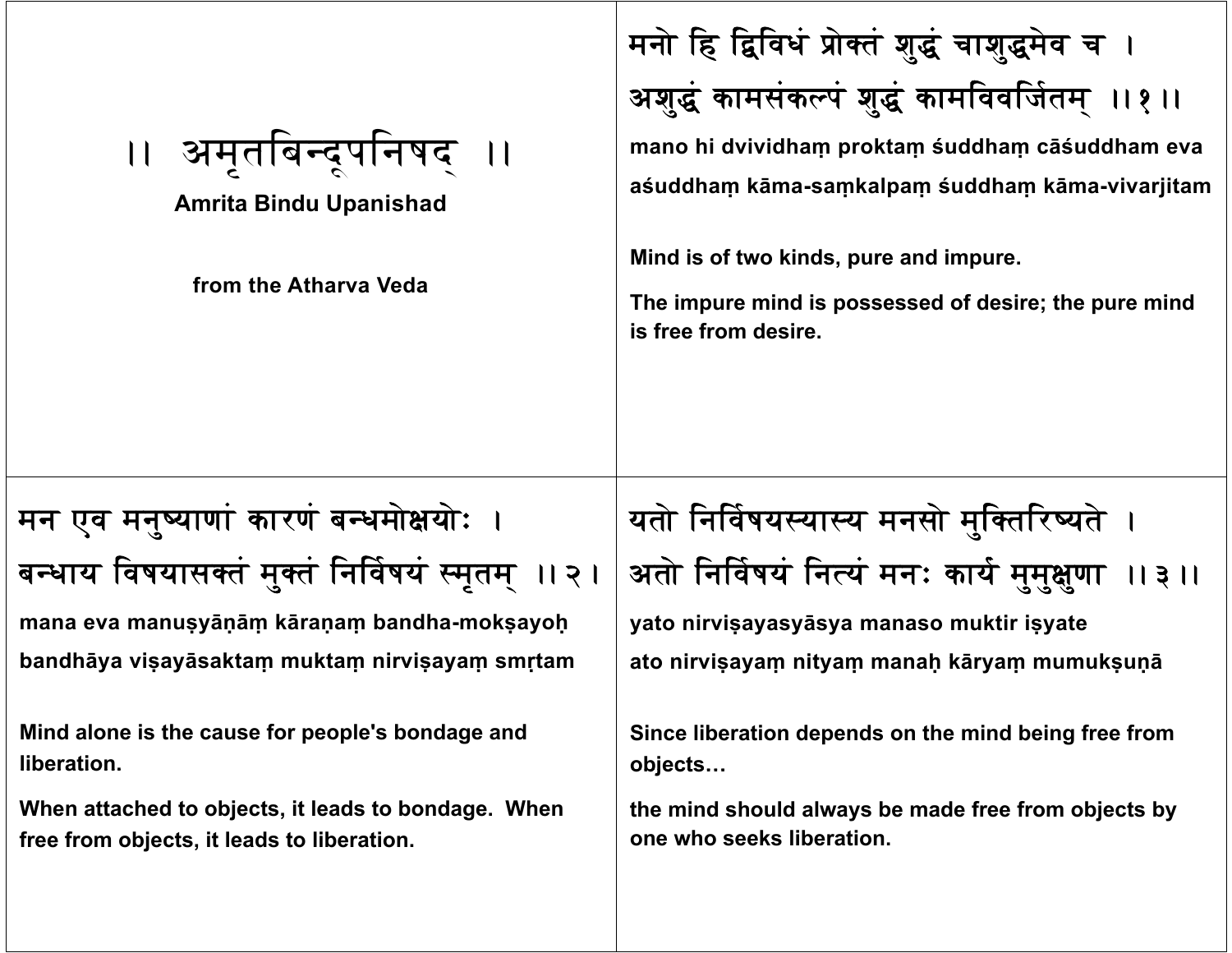| निरस्तविषयासङ्गं संनिरुद्धं मनो हृदि ।                                                                                                                                   | तावदेव निरोद्धव्यं यावद्धृदि गतं क्षयम् ।                                                                                                                                                        |
|--------------------------------------------------------------------------------------------------------------------------------------------------------------------------|--------------------------------------------------------------------------------------------------------------------------------------------------------------------------------------------------|
| यदायात्यात्मनो भावं तदा तत्परमं पदम् ।। ४ ।।                                                                                                                             | एतज्ज्ञानं च ध्यानं च शेषो न्यायश्च विस्तरः ।। ५                                                                                                                                                 |
| nirasta-visayāsangam samniruddham mano hrdi<br>yadāyātyātmano bhāvaṃ tadā tat paramaṃ padam<br>When the mind is free from attachment to objects, being                   | tāvad eva niroddhavyam yāvad dhrdi gatam kṣayam<br>etaj jñānam ca dhyānam ca śeso nyāyaś ca vistaraḥ<br>The mind should be restrained to the extent that it                                      |
| fully restrained in the heart                                                                                                                                            | resolves in the heart.                                                                                                                                                                           |
| and thus attains its own state, then the supreme goal (is<br>reached).                                                                                                   | This is wisdom and meditation. All else is but mere<br>logic.                                                                                                                                    |
| नैव चिन्त्यं न चाचिन्त्यं न चिन्त्यं चिन्त्यमेव च                                                                                                                        | स्वरेण संधयेद्योगमस्वरं भावयेत्परम् ।                                                                                                                                                            |
| पक्षपातविनिर्मुक्तं ब्रह्म संपद्यते तदा ।। ६ ॥<br>naiva cintyam na cācintyam acintyam cintyam eva ca                                                                     | अस्वरेणानुभावेन भावो नाभाव इष्यते ॥ ७॥<br>svareņa samdhayed yogam asvaram bhāvayet param                                                                                                         |
| pakṣapāta-vinirmuktaṃ brahma sampadyate tadā                                                                                                                             | asvareņānubhāvena bhāvo nābhāva isyate                                                                                                                                                           |
| It (brahman) is not conceivable, nor is it inconceivable.<br>Though inconceivable, it should be inquired into.<br>Then brahman, free from all concepts, can be attained. | With sound, one should practice meditation. (Then)<br>without sound, one should meditate on the transcendent<br>(brahman).<br>By meditation without sound, the existent cannot remain<br>absent. |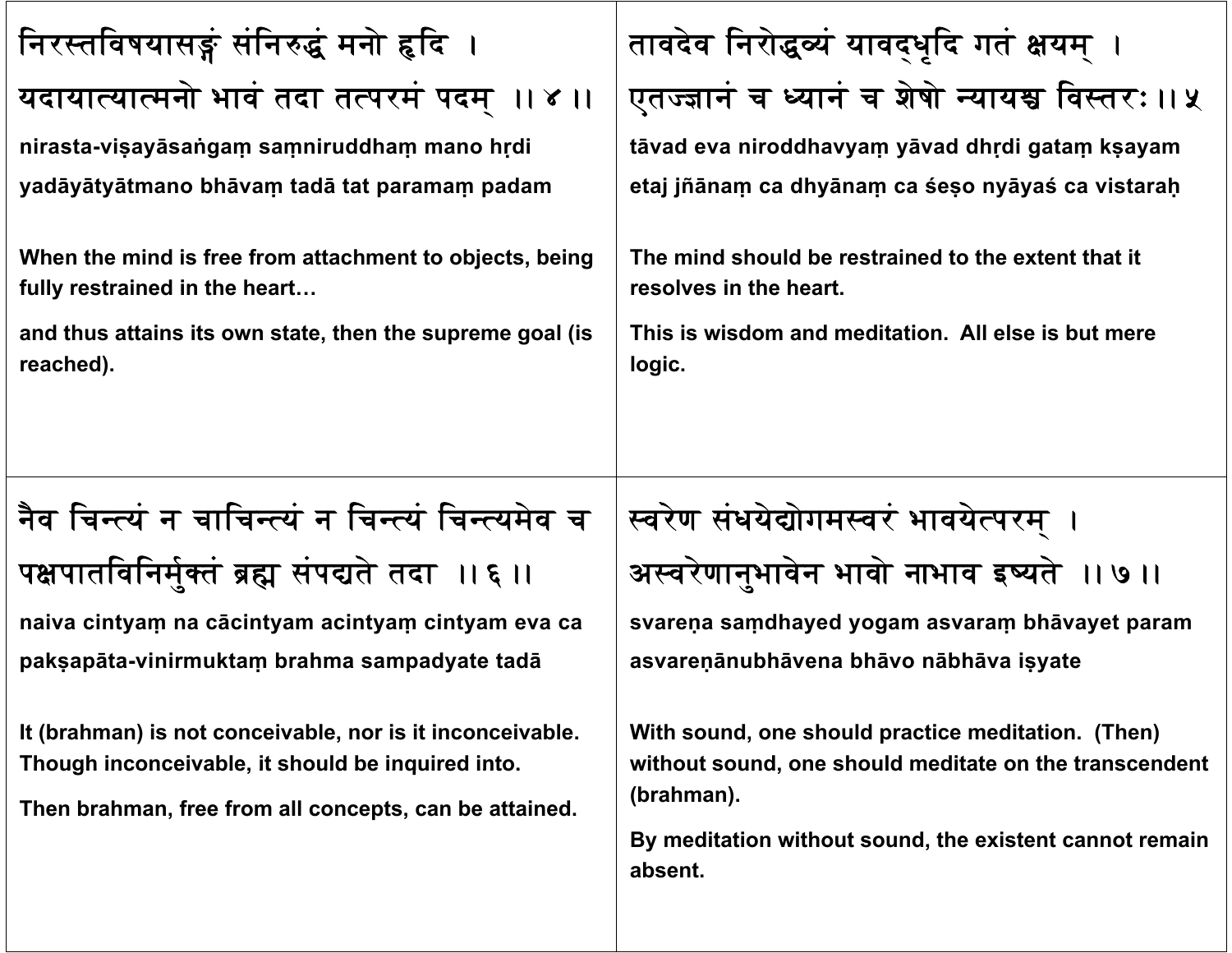| तदेव निष्कलं ब्रह्म निर्विकल्पं निरञ्जनम् ।                                                                                                                                                                                                                                                                                                                                                                                      | निर्विकल्पमनन्तं च हेतुदृष्टान्तवर्जितम् ।                                                                                                                                                                                                                                                                                                      |
|----------------------------------------------------------------------------------------------------------------------------------------------------------------------------------------------------------------------------------------------------------------------------------------------------------------------------------------------------------------------------------------------------------------------------------|-------------------------------------------------------------------------------------------------------------------------------------------------------------------------------------------------------------------------------------------------------------------------------------------------------------------------------------------------|
| तदब्रह्मामिति ज्ञात्वा ब्रह्म संपद्यते ध्रुवम् ॥ ८ ॥                                                                                                                                                                                                                                                                                                                                                                             | अप्रमेयमनादिं च यज्ज्ञात्वा मुच्यते बुधः ॥९॥                                                                                                                                                                                                                                                                                                    |
| tad eva nişkalam brahma nirvikalpam nirañjanam                                                                                                                                                                                                                                                                                                                                                                                   | nirvikalpam anantam ca hetu-drstānta-varjitam                                                                                                                                                                                                                                                                                                   |
| tad brahmāham iti jñātvā brahma sampadyate dhruvam                                                                                                                                                                                                                                                                                                                                                                               | aprameyam anādim ca yaj-jñātvā mucyate budhaḥ                                                                                                                                                                                                                                                                                                   |
| That indeed is brahman – partless, beyond concepts,                                                                                                                                                                                                                                                                                                                                                                              | Beyond concepts, limitless, beyond reason and                                                                                                                                                                                                                                                                                                   |
| untainted.                                                                                                                                                                                                                                                                                                                                                                                                                       | analogy                                                                                                                                                                                                                                                                                                                                         |
| Knowing "I am that Brahman," brahman is certainly                                                                                                                                                                                                                                                                                                                                                                                | beyond inference, causeless – knowing this (brahman),                                                                                                                                                                                                                                                                                           |
| attained.                                                                                                                                                                                                                                                                                                                                                                                                                        | the wise one becomes free.                                                                                                                                                                                                                                                                                                                      |
| न निरोधो न चोर्त्पत्तिर्न बद्धो न च साधकः ।<br>न मुमुक्षुर्न वै मुक्त इत्येषा परमार्थता ॥१०॥<br>na nirodho na cotpattir na baddho na ca sādhakaḥ<br>na mumukșur na vai mukta ityeșă paramārthatā<br>(Then for the wise one who is free) there is neither<br>restraint nor activity (of the mind), nor is he in bondage<br>or engaged in practice<br>Nor is he a seeker of liberation or liberated. Thus is the<br>highest truth. | एक एवात्मा मन्तव्यो जाग्रत्स्वप्नसूषुप्तिषु ।<br>स्थानत्रयव्यतीतस्य पुनर्जन्म न विद्यते ॥११॥<br>eka evātmā mantavyo jāgrat-svapna-susuptisu<br>sthāna-traya-vyatītasya punar-janma na vidyate<br>Atma should be known to be the same in waking, dream,<br>and sleep.<br>For one who has transcended these three states, there is<br>no rebirth. |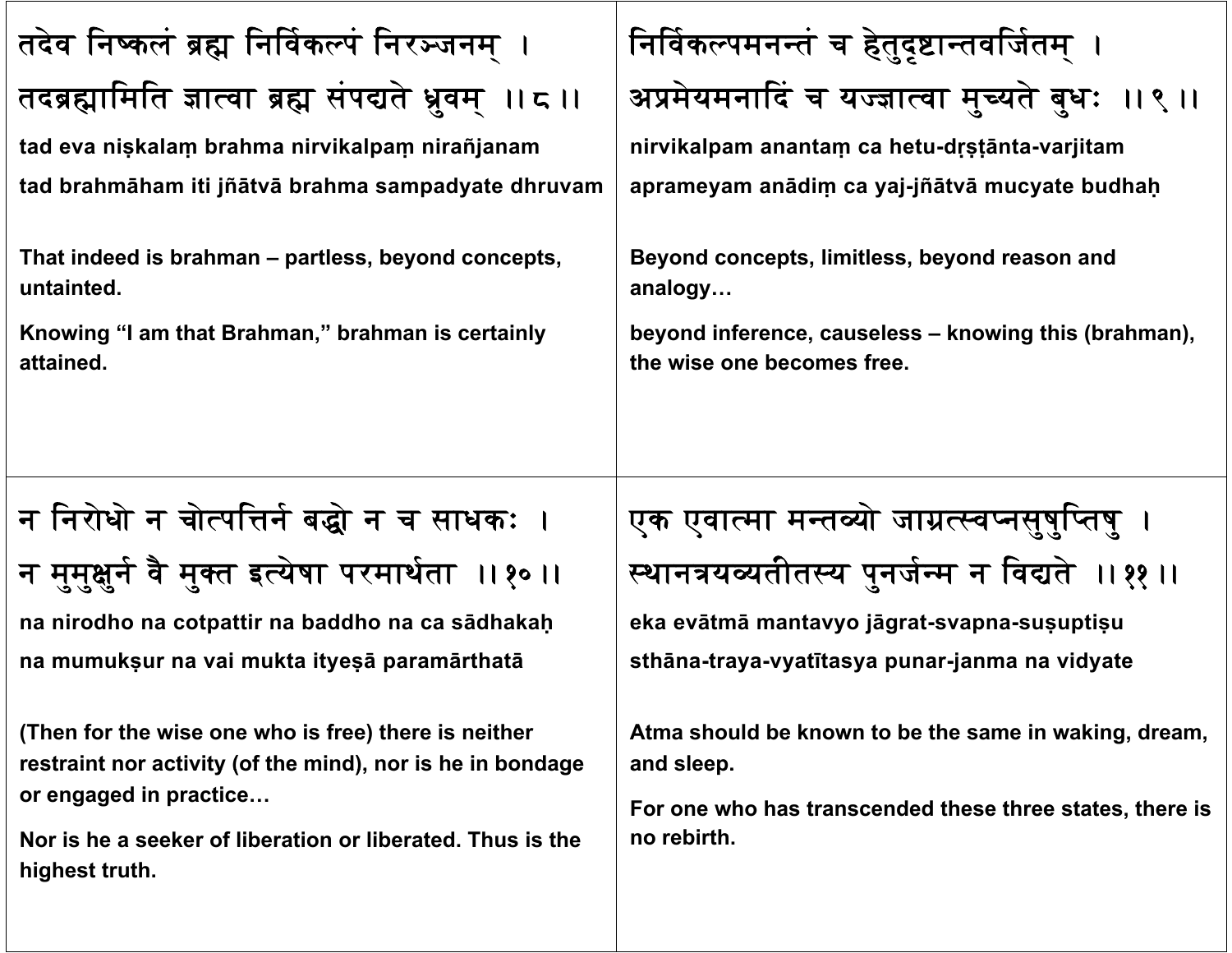| एक एव हि भूतात्मा भूते भूते व्यवस्थितः ।                                              | घटसंवृतमाकाशं नीयमानो घटे यथा ।                                                                                 |
|---------------------------------------------------------------------------------------|-----------------------------------------------------------------------------------------------------------------|
| एकधा बहुधा चैव दृष्यते जलचन्द्रवत् ।।१२ ।।                                            | घटो नीयेत नाकाशं तथा जीवो नभोपमः ।।१३ ।।                                                                        |
| eka eva hi bhūtātmā bhūte bhūte vyavasthitaḥ                                          | ghața-samvrtam ākāśam nīyamāne ghațe yathā                                                                      |
| ekadhā bahudhā caiva drśyate jala-candravat                                           | ghato nīyeta nākāśam tathā jīvo nabhopamah                                                                      |
| The one essence of all is present in every being.                                     | When a pot that contains space is moved                                                                         |
| Though one, it appears as many, like the moon reflected<br>in (many pots of) water.   | it is the pot that moves, not the space within. Thus it is<br>for a person (whose consciousness) is like space. |
|                                                                                       |                                                                                                                 |
|                                                                                       |                                                                                                                 |
| घटवद्विविधाकारं भिद्यमानं पुनः पुनः ।                                                 | शब्दमायावृतो नैव तमसा याति पुष्करे ।                                                                            |
| तइग्नं न च जानाति स जानाति च नित्यशः १४                                               | भिन्ने तमसि चैकत्वमेक एवानुपश्यति ।। १५ ।।                                                                      |
| ghatavad vividhākāram bhidyamānam punaḥ punaḥ                                         | śabda-māyāvrto naiva tamasā yāti puskare                                                                        |
| tad-bhagnam na ca jānāti sa jānāti ca nityaśaḥ                                        | bhinne tamasi caikatvam eka evānupaśyati                                                                        |
| Like the pot, (one's body) gains various forms and gets<br>destroyed again and again. | Enveloped by the delusion of words due to ignorance,<br>one cannot reach the lotus (atma).                      |
| (One's body) does not know of its destruction. That<br>(atma) knows continually.      | When ignorance is destroyed, the one (atma) perceives<br>only oneness.                                          |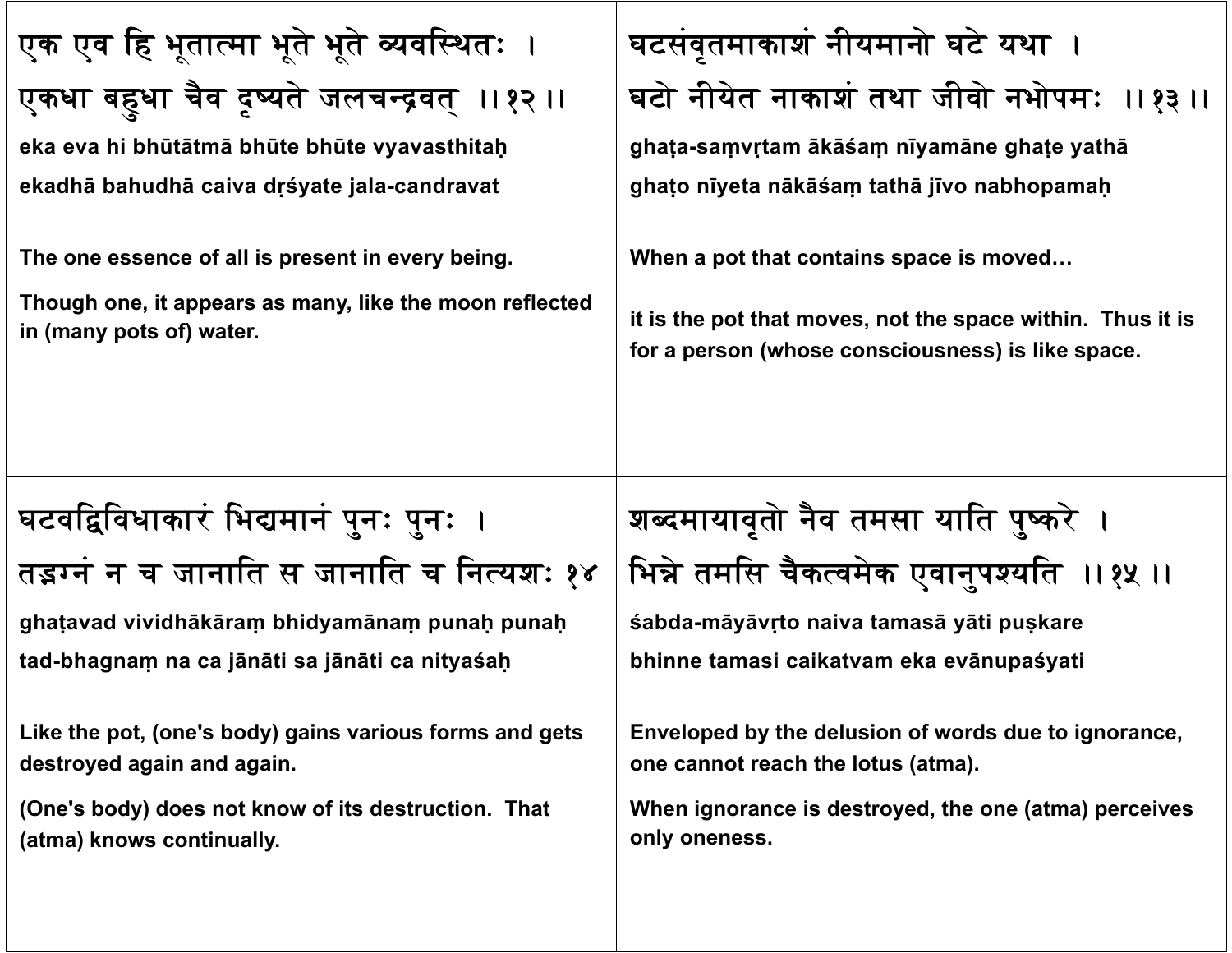| शब्दाक्षरं परं ब्रह्म तस्मिन्क्षीणे यदक्षरम् ।                                                                                                                                                                                                                                                                               | द्वे विद्ये वेदितव्ये तु शब्दब्रह्म परं च यत् ।                                                                                                                                                                                              |
|------------------------------------------------------------------------------------------------------------------------------------------------------------------------------------------------------------------------------------------------------------------------------------------------------------------------------|----------------------------------------------------------------------------------------------------------------------------------------------------------------------------------------------------------------------------------------------|
| तद्विद्वानक्षरं ध्यायेच्द्यदीच्छच्छान्तिमात्मनः ।। १६                                                                                                                                                                                                                                                                        | शब्दब्रह्मणि निष्णातः परं ब्रह्माधिगच्छति ।। १७ ।                                                                                                                                                                                            |
| śabdākṣaraṃ paraṃ brahma tasmin kṣīṇe yad akṣaram<br>tad vidvān aksaram dhyāyed yadīcchec chāntim ātmana<br>(First) the syllable om is (meditated upon as) brahman.<br>Then when it has faded, the imperishable brahman<br>(remains).<br>A wise one should meditate on that imperishable if he<br>desires the peace of atma. | dve vidye veditavye tu śabda-brahma param ca yat<br>śabda-brahmani nișnātah param brahmādhigacchati<br>Two kinds of meditation are to be practiced – meditation<br>on om and on brahman.<br>One skilled in meditation on om reaches brahman. |
| ग्रन्थमभ्यस्य मेधावी ज्ञानविज्ञानतत्परः ।<br>पलालमिव धान्यार्यी त्यजेद ग्रन्थमशेषतः ॥१८।<br>grantham abhyasya medhāvī jñāna-vijñāna-tatparaḥ<br>palālam iva dhānyārthī tyajed grantham aśesataḥ                                                                                                                              | गवामनेकवर्णानां क्षीरस्याप्येकवर्णता ।<br>क्षीरवत्पष्यते ज्ञानं लिङ्गिनस्तू गवां यथा ।।१९ ।।<br>gavām aneka-varņānām ksīrasyāpy eka-varņatā<br>ksīravat paśyate jñānam linginas tu gavām yathā                                               |
| After studying the scriptures, an intelligent person intent<br>on gaining knowledge and liberation<br>should discard the scriptures altogether, like one who                                                                                                                                                                 | Cows of different colors have milk of one color.<br>Knowledge is like the milk and scriptures are like the                                                                                                                                   |